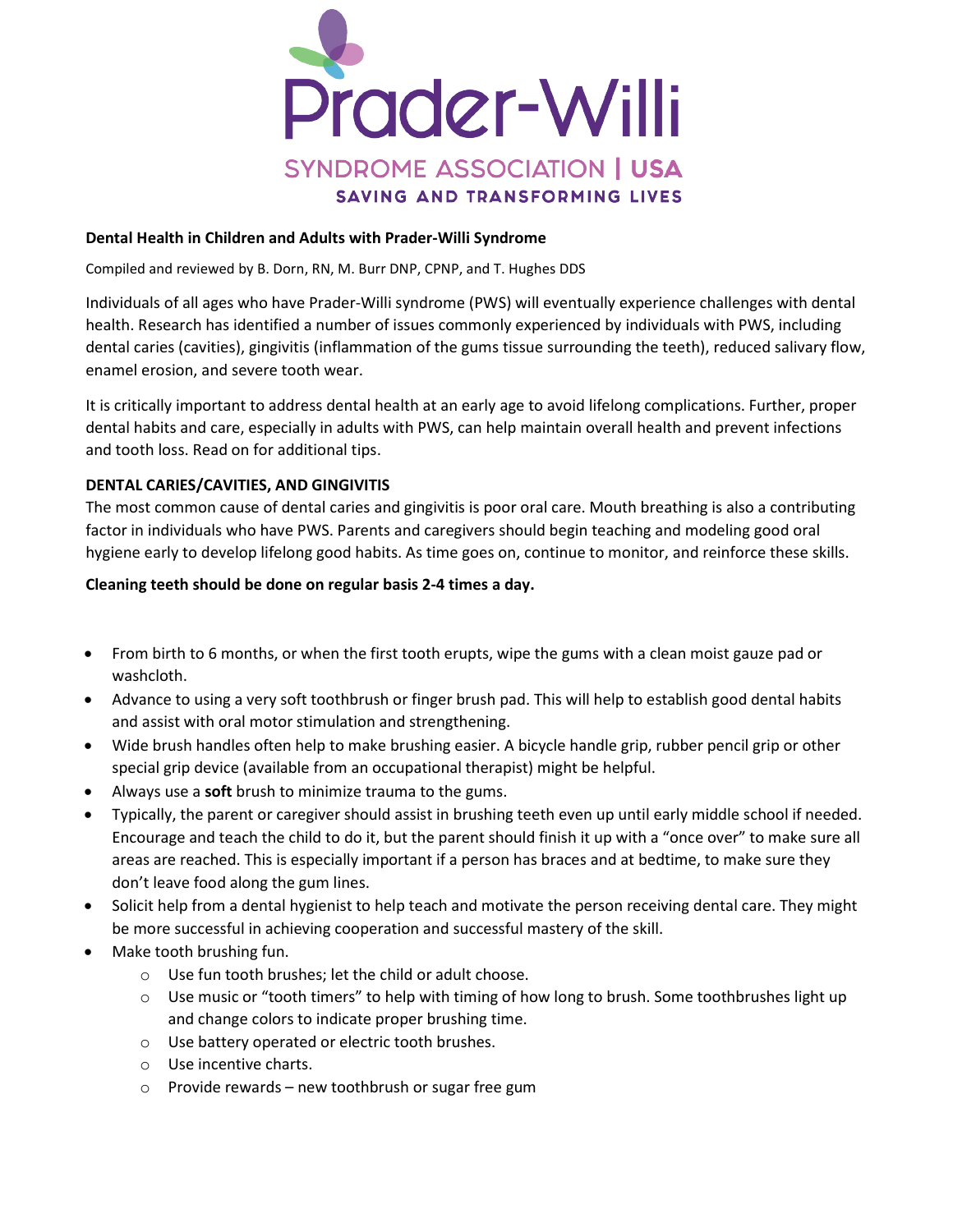- Use good tasting toothpaste with fluoride. Always provide supervision with toothpaste to prevent the person from overeating it. Toothpaste in small amounts will not hurt you.
- White crusting around the mouth is often seen. Toothpaste and/or mouthwash designed for persons with dry mouth has been very effective. (for example, Biotene)
- Teach and encourage flossing. There are several flossing instruments available at most pharmacies and other stores.
- Limit sugar and use sugar-free products. When sugar combines with bacteria in the mouth there is increase acid production which can cause cavities and damage tooth enamel.
- Chewing sugar-free gum after eating can help increase salivation which could help prevent tooth decay. Limit to one piece and this does not substitute for brushing and flossing.
- Avoid food that is soft, sugary, and sticky like raisins, fruit snacks, or anything "gummy" that can contribute to creating cavities.

## Dental examinations and cleanings should be done at least every 6 months.

- Do not be afraid to shop around. Get referrals from other parents in your community.
- Choose a dental team who is educated and experienced with patients with special needs or cognitive impairments.
- Consult an orthodontist between ages 6-9 to assess the palate and structure of the mouth. This can make it easier to keep teeth clean, preventing tooth decay, and periodontal disease.
- Finding dental professionals that accept Medicaid or other financial assistance can be very challenging, and reimbursement for dental services in these programs is often inadequate. Contact your state dental association for a list of providers.
- Some dental care providers have opted to donate their services in lieu of utilizing financial assistance.
- Community health clinics often have free or reduced-fee dental clinics. Special Olympics in some areas provide dental services. Watch for regional FREE dental clinics.
- Consider utilizing a Dental school for care.

## REDUCED SALIVARY FLOW AND ENAMEL EROSION

Thick, sticky saliva is caused by reduced production of saliva and is commonly found in individuals who have PWS. Reduced salivary flow contributes to enamel problems, such as enamel erosion (the wearing down of the protective covering (enamel) of the teeth). When enamel wears down, microscopic channels in the tooth open up and become exposed. Most people with this problem complain of discomfort and pain. However, since persons with PWS have an altered pain response, they might not complain about this. Health conditions including gastric reflux, medications (aspirin, antihistamines, and some vitamins), as well as a diet high in sugars and acid contribute to enamel erosion.

# In addition to good dental hygiene and care, there are additional steps that can manage and prevent these issues.

- Consult your dentist on use of sealants in preventing enamel erosion and tooth decay, even in adults.
- Drink water in moderation. Dehydration is often a contributing factor.
- Avoid beverages high in acid, such as soft drinks, sport drinks, juice, tea, and coffee.
- Swish mouth out with water or brush teeth after drinking beverages high in acid.
- Use a straw to keep acids away from teeth.